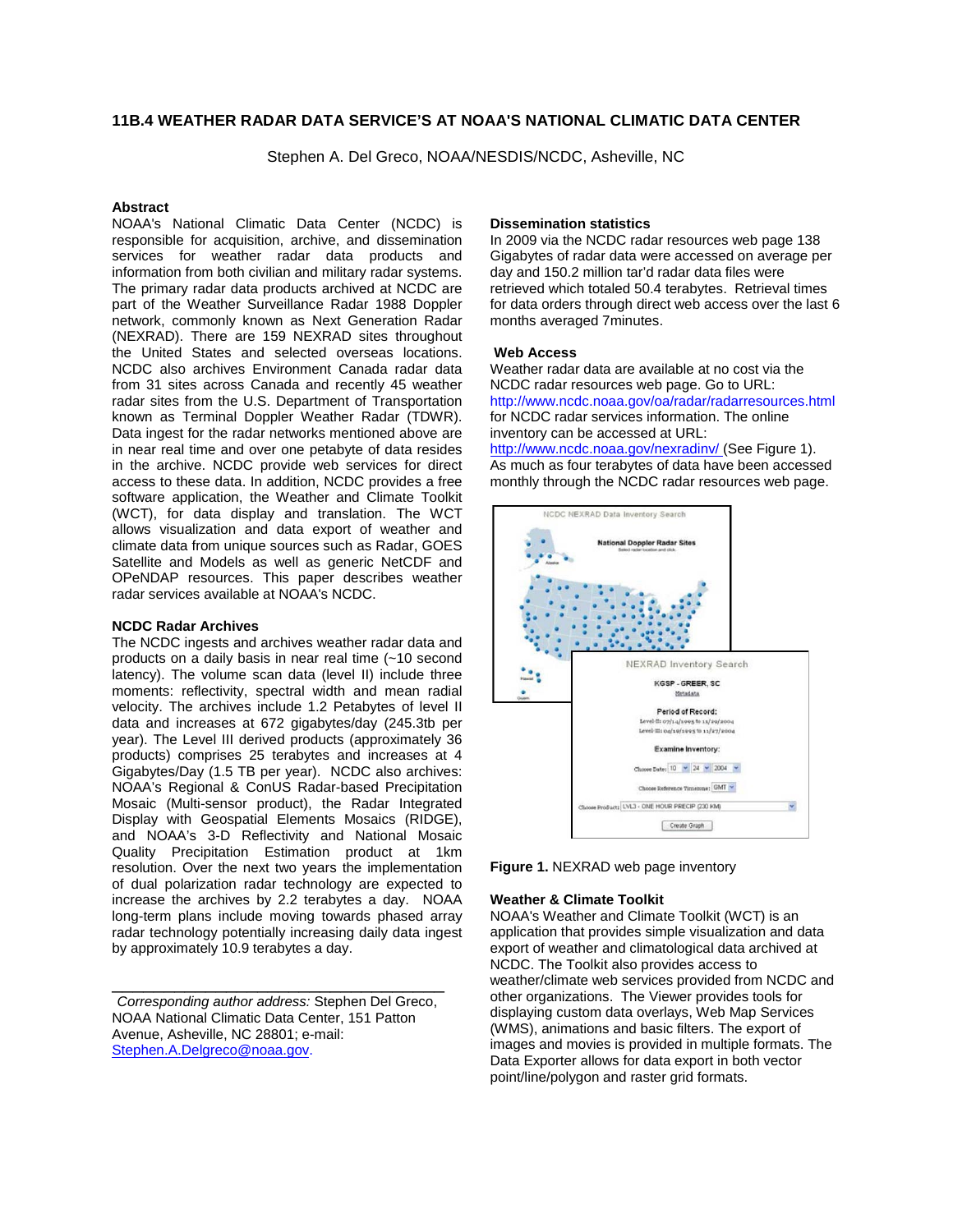Current data types supported by WCT:

- \* NEXRAD Radar Data (Level-II and Level-III)
- \* GOES Satellite AREA Files (see figure 2)
- \* U.S. Drought Monitor Service (from the National Drought Mitigation Center)
- \* Generic gridded NetCDF support (see figure 3)
- \* OPeNDAP support for Gridded Datasets



**Figure 2**. Hurricane Earl - Gridded GINI format satellite data



**Figure 3.** Climate Forecast System Reanalysis (CFSR) model Data - Gridded GRIB format

Samples of several display and analysis features include: 1) Saving images and animations in multiple formats (see Figures 3, 4), 2) Simple math operations, smoothing, and filtering of the data, 3) Display range rings and custom markers, 4) Custom map backgrounds using client side data and/or OGC compliant Web Map Services (WMS); and 5) Blending radar data with other data.



**Figure 4.** Screenshot of Radar Viewer with Overlay **Selector** 



**Figure 5.** Screenshot of Radar Viewer with Level-II Data

## **New WCT feature supports 3-D Google Earth**

Radar imagery can now be visualized in 3-D in both the internal Google Earth viewer and with exported KMZ files. The Radar image is draped on a 3-D model of the height of the center of the Radar beam. The elevation exaggeration can be selected in both the internal viewer and the exported KMZ as well (see figure 6)



**Figure 6.** 3-D radar image in Google Earth

# **REFERENCES**

Ansari, S., C. Hutchins, S.A. Del Greco, N. S. Stroumentova, and M. Phillips, 2009: The Weather and Climate Toolkit. *89th AMS Annual Meeting, combined preprints CD-ROM, 12-16 January 2009, San Antonio, TX, 25th Conference IIPS [International Conference on Interactive Information and Processing Systems for Meteorology, Oceanography, and Hydrology]*, American